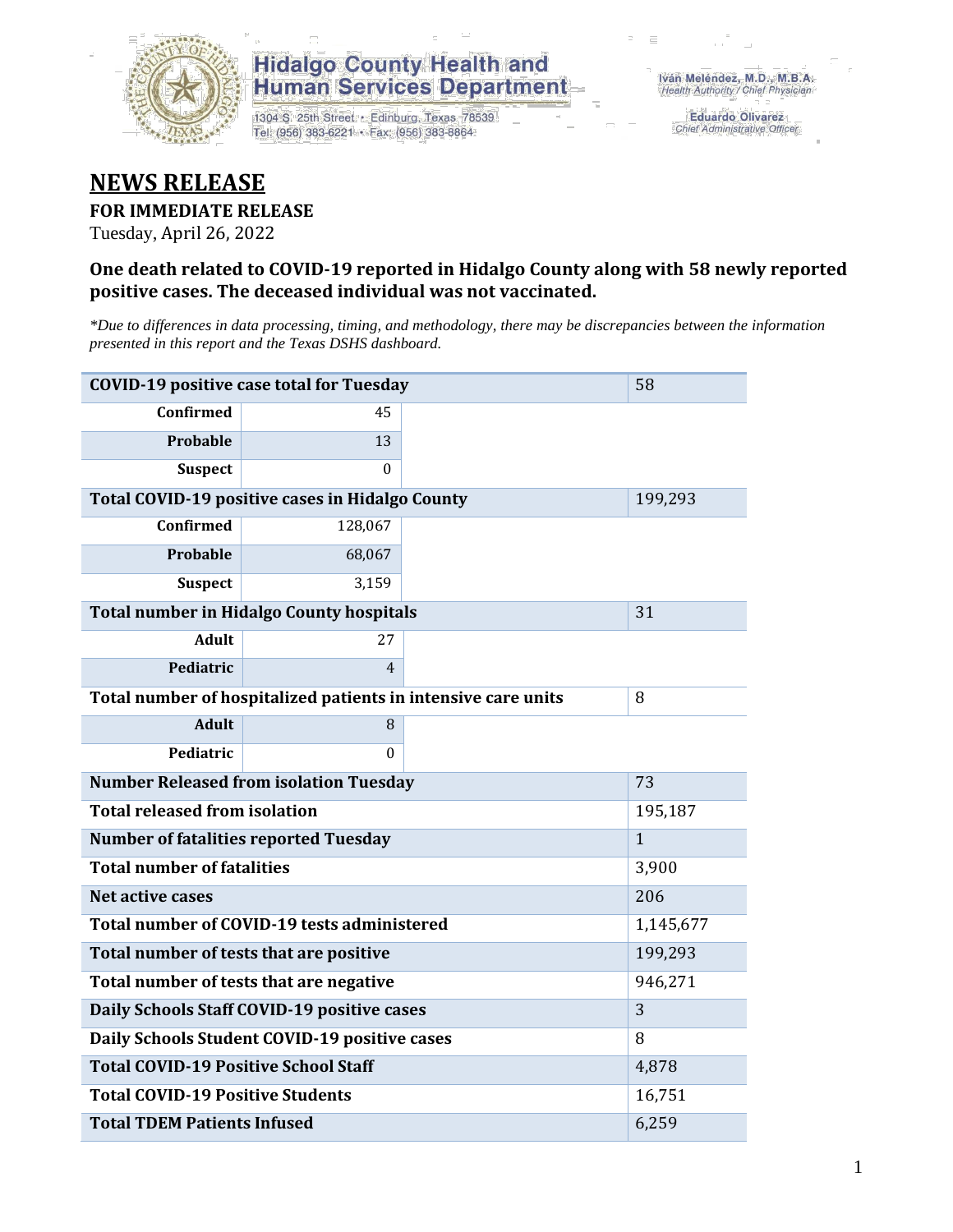

# **Hidalgo County Health and Human Services Department**

1304 S. 25th Street · Edinburg, Texas 78539 Tel: (956) 383-6221 · Fax: (956) 383-8864

Iván Meléndez, M.D., M.B.A. Health Authority / Chief Physician

> **Eduardo Olivarez** Chief Administrative Officer

*Hidalgo County uses the case status definition provided by the Texas Department of State Health Service's 2020 Epi Case Criteria Guide revised November 2020.*

- *1. Confirmed: A person who has tested positive through a molecular or PCR (oral or nasal swabs) test that looks for the presence of the virus's genetic material.*
- *2. Probable: A person who meets presumptive laboratory evidence through detection of COVID-19 by antigen test in a respiratory specimen.*
- *3. Suspect: A person who meets supported laboratory evidence through detection of specific antibodies in serum, plasma, whole body, and no prior history of being confirmed or probable case.*

*For more information of case status definition for COVID-19, please refer to:*

<https://www.dshs.state.tx.us/IDCU/investigation/epi-case-criteria-guide/2020-Epi-Case-Criteria-Guide.pdf>

| <b>Age Range</b> | <b>Number of Cases</b> |  |  |
|------------------|------------------------|--|--|
| $0 - 11$         | 11                     |  |  |
| 12-19            | 9                      |  |  |
| 20 <sub>s</sub>  | 9                      |  |  |
| 30 <sub>s</sub>  | 8                      |  |  |
| 40s              | 6                      |  |  |
| 50s              | 5                      |  |  |
| 60s              | 8                      |  |  |
| $70+$            | 2                      |  |  |
| Total:           | 58                     |  |  |

#### Case Breakdown by Age Group: The death includes:

| <b>Age Range</b> |     | Gender | City        |  |
|------------------|-----|--------|-------------|--|
|                  | 70+ | Male   | Undisclosed |  |